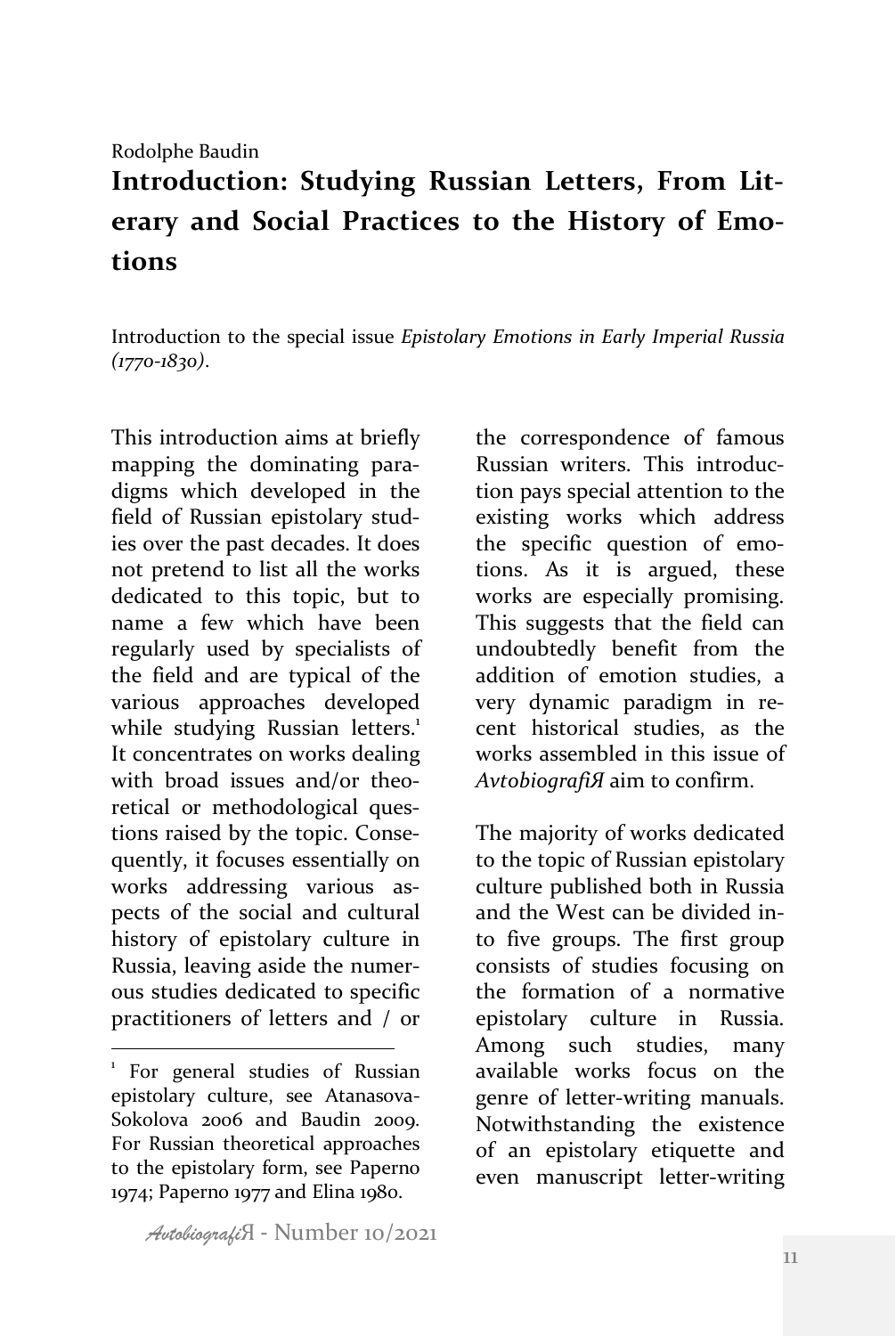manuals in Muscovite Russia, most scholars addressing this question have focused on manuals published starting from the eighteenth century and meant for a larger audience than the mostly clerical one targeted by the genre before Peter I. Works dedicated to this topic include Gabriele Scheidegger's monograph *Studien zu den russischen Briefstellern des 18. Jahrunderts und zur "Europäisierung" des russischen Briefstils* [Studies on Eighteenth-Century Russian Letter Writers and on the "Europeanization" of the Russian Epistolary Stylel (Scheidegger 1980). This monograph studies the first letter-writing manual of the Petrine period, *Examples* of How to *Write Various Compliments* [Priklady kako pishutsia komplimenty raznye], from such points of view as the evolution of written Russian, the history of the manual's Western sources and the early history of translation in Russia. The *Examples* are also central to Anna Joukovskaïa's paper 'La Naissance de l'épistolographie normative en Russie. Histoire des premiers manuels russes d'art épistolaire' [The Birth of Normative Epistolography in Russia. History of the first Russian Letter-writing Manuals (Joukovskaïa 1999), which focuses on the history of letter-writing manuals in Russia

in the *lonque durée*, studying the evolution of their structure and target audience, from the new lay elite of Peter's times to townspeople (*meshchane*) at the end of the nineteenth century, through the merchant readership in Catherine II's times. Besides these two seminal works. the questions of the origins and sociological evolution of letterwriting manuals are addressed in the works of Lisa Bernstein. In her first paper, 'The First published Russian Letter-Writing Manual: *Priklady, kako pishutsia komplementy raznye*…' (Bernstein 2002a), Bernstein explains how the *Priklady* drew a fictional and normative new world for its readers and fed them with new moral values and new understandings of the organization of power structures. In her second paper, 'Merchant "Correspondence" and Russian Letter-Writing Manuals: Petr Ivanovich Bogdanovich and His *Pis'movnik for Merchants*' (Bernstein 2002b). Bernstein studies what it meant for eighteenth-century merchants to correspond with commercial partners. Bernstein also examines how the need for clear and exact communication regarding commercial issues was instrumental in shaping a specific new language and how letterwriting manuals designed for a specific social group helped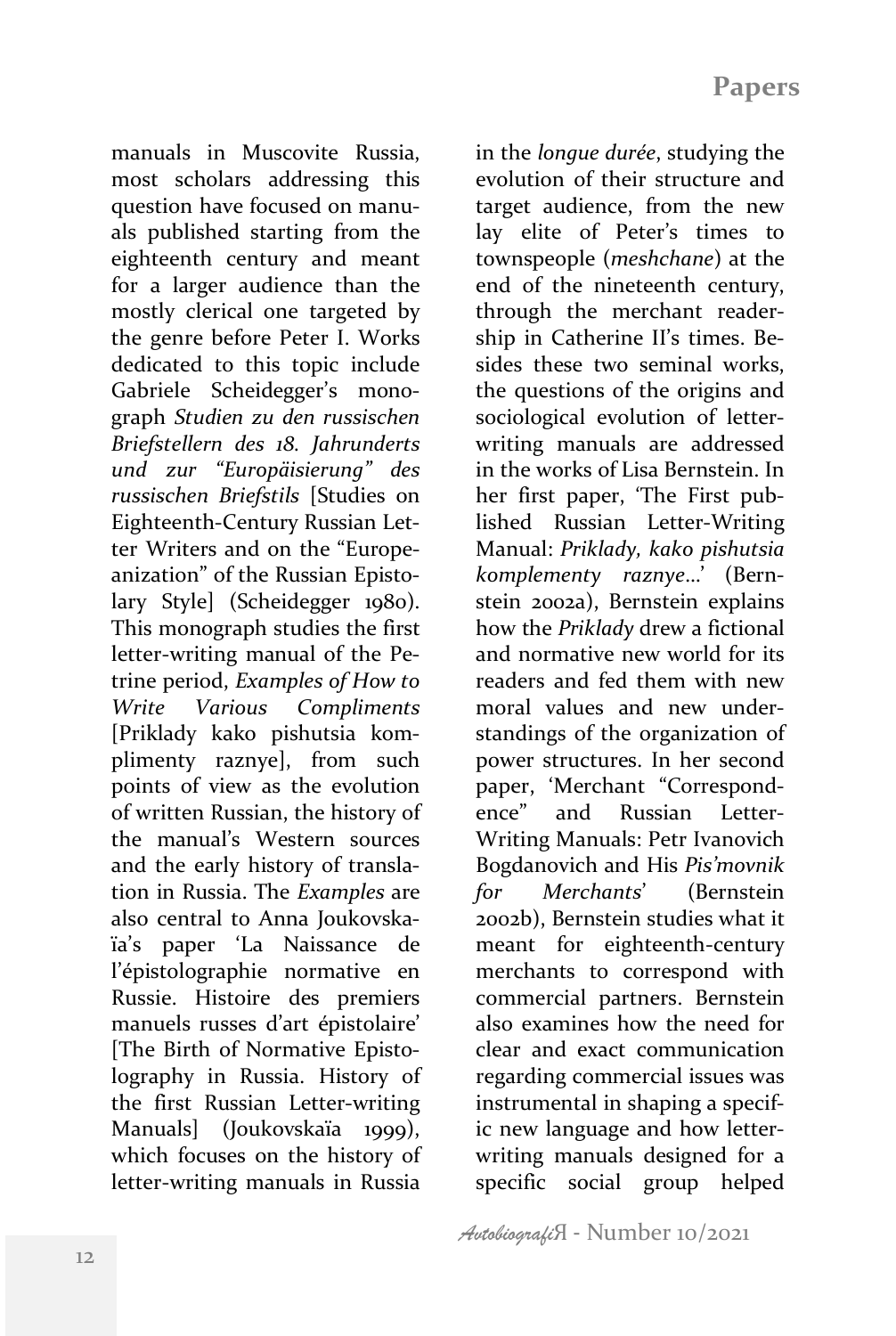them to define their class identity.

All these studies emphasize the normative character of epistolary discourse in these manuals and demonstrate how the sample letters which they offered provided readers with self- fashioning models. These models were useful to the early eighteenth-century nobility as it looked for models in its Europeanization process as well as to the late eighteenth-century merchants seeking social legiti $macv<sup>2</sup>$ 

The second group of works on epistolary culture addresses the question of polyglossia in noble letter-writing practices in Imperial Russia. All correspondences were seen as the continuation on paper of oral social interactions. Thus the features of these oral interactions contaminated written texts, and the use of polyglossia became an important part of social and cultural practice of the Russian nobility. The question of the use of foreign languages in Russian aristocratic

 

letters is addressed in the works of Ekaterina Dmitrieva (Maimina) devoted to the correspondence of Pushkin and his contemporaries. Dmitrieva (Maimina)'s studies include 'Frantsuzskaia rech' v pis'makh Pushkina k Viazemskomu' [French Language in Pushkin's Letters to Viazemskii] (Maimina 1977), 'Stilisticheskie funktsii frantsuzskogo iazyka v perepiske Pushkina i v ego poezii' [The Stylistic Functions of French in Pushkin's Letters and Poetry]  $(Maimina 1981)$ , and the paper in French 'La correspondance française de Pouchkine' [Pushkin's Correspondence in French] (Dmitrieva 1994). Additionally, polyglossia in Russian letters of the Imperial period is studied by Iurii Lotman in his anthology of Russian literature written in French (Lotman et al. 1994) and by Irina Paperno in her paper 'O dvuiazychnoi perepiske pushkinskoi epokhi' [About Bilingual Correspondence in Pushkin's Times] (Paperno 1975). It was also given attention by the contributors to the recent Bristol University research project on the use of French language in Imperial Russia (Offord et al. 2015).

According to the abovementioned specialists, the use of French in Russian letters was prompted by different elements:

Additional studies on letterwriting manuals in the eighteenth century include Ransel 1973 and Dmitrieva 1986. In his study, Ransel explores how letter-writing manuals were used to learn how to gain protection from patrons while navigating the Russian bureaucracy.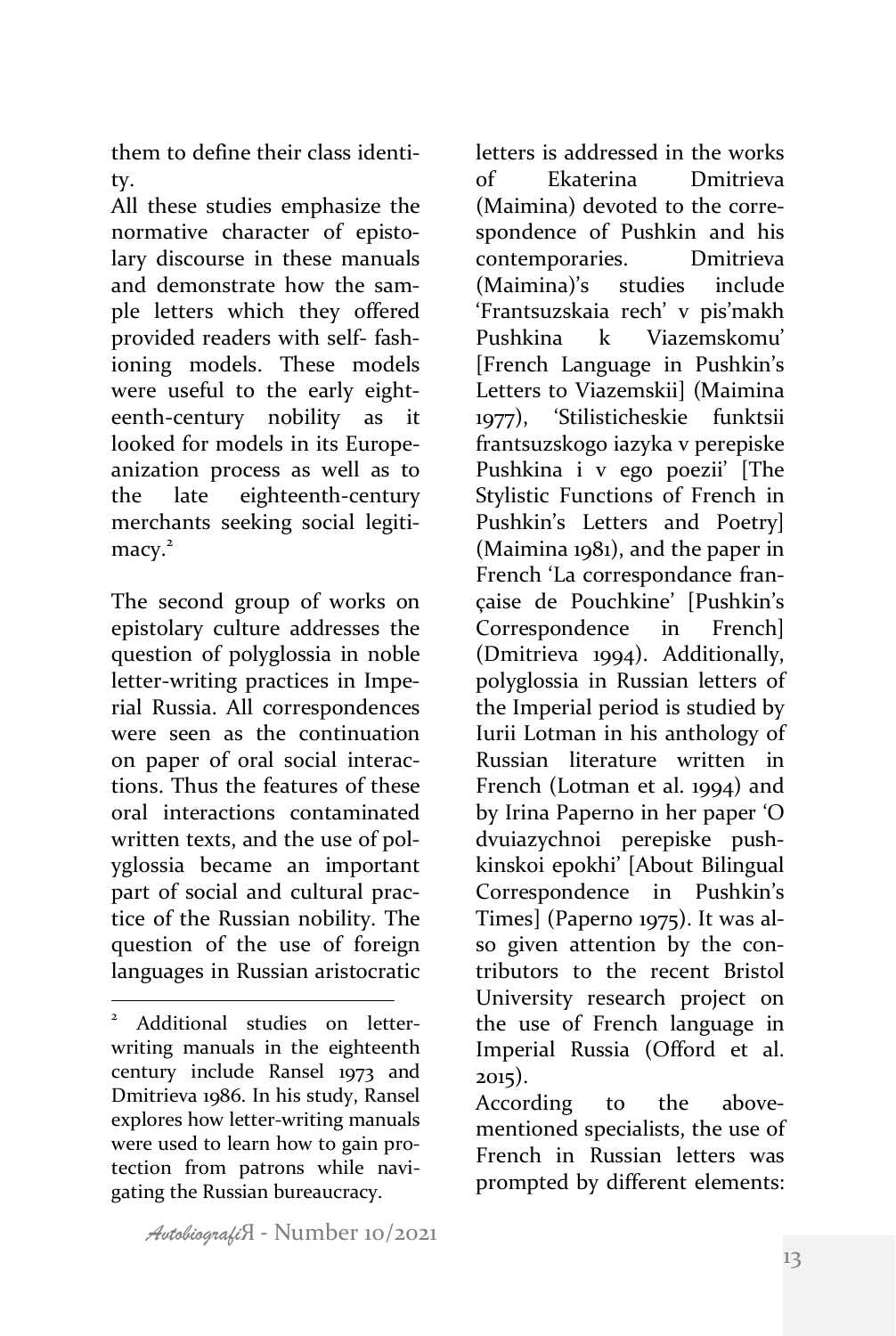the social status of the addressees; the content of the letters; and various textual strategies, intended to help the authors of the letters to influence the reception of their messages by their addressees or to perform specific social rituals which were characteristic of the nobility's cultural practices. The textual manifestation of polyglossia also varied in Russian letters, from the use of isolated words, expressions or sentences in another language to more generalized forms of code switching throughout entire letters. As Irina Paperno put it, what defined one's belonging to the nobility was not so much the knowledge of another language but the ability to code switch freely in letters just as in ordinary conversation. Epistolary polyglossia also showcases the ability of letters to help their authors in their self-fashioning efforts by offering them role models often provided by literary texts in foreign languages. 

Another epistolary practice associated with the nobility was writing friendly letters. This practice has attracted the attention of scholars, both Russian and Western, whose works constitute the third group of scholarship on Russian epistolary culture. Works addressing this type study by Nikolai Stepanov 'Druzheskoe pis'mo nachala XIX veka' [The Friendly Letter in Early Nineteenth Century] (Stepanov 1926), as well as William Mills Todd III's monograph *The Familiar Letter as a Literary Genre in the Age of Pushkin* (Mills Todd III 1976). The friendly letter embodied an ideal type of informal epistolary communication, free of the constraints weighing on both form and content in the contexts of court life or state service. This made it particularly valuable to contemporaries, who used it to consolidate their conception of private identity. But friendship was central also to freemasons who, as Victoria Frede argues in her paper 'Freemasonry; Secrecy, and Letter Writing in the 1780s' (Frede 2015), cultivated it in both lodges and letters. It was seen as a tool of mutual support in their collective search for moral improvement. The quest for simplicity, characteristic of the friendly letter, also helped modernize the Russian language and turned the letter from a type of written discourse into a literary genre of its own at the end of the eighteenth and the beginning of the nineteenth century, as William Mills Todd III, Petr Bukharkin (Bukharkin 1982), Rima Lazarchuk (Lazarchuk 

of letters include the classic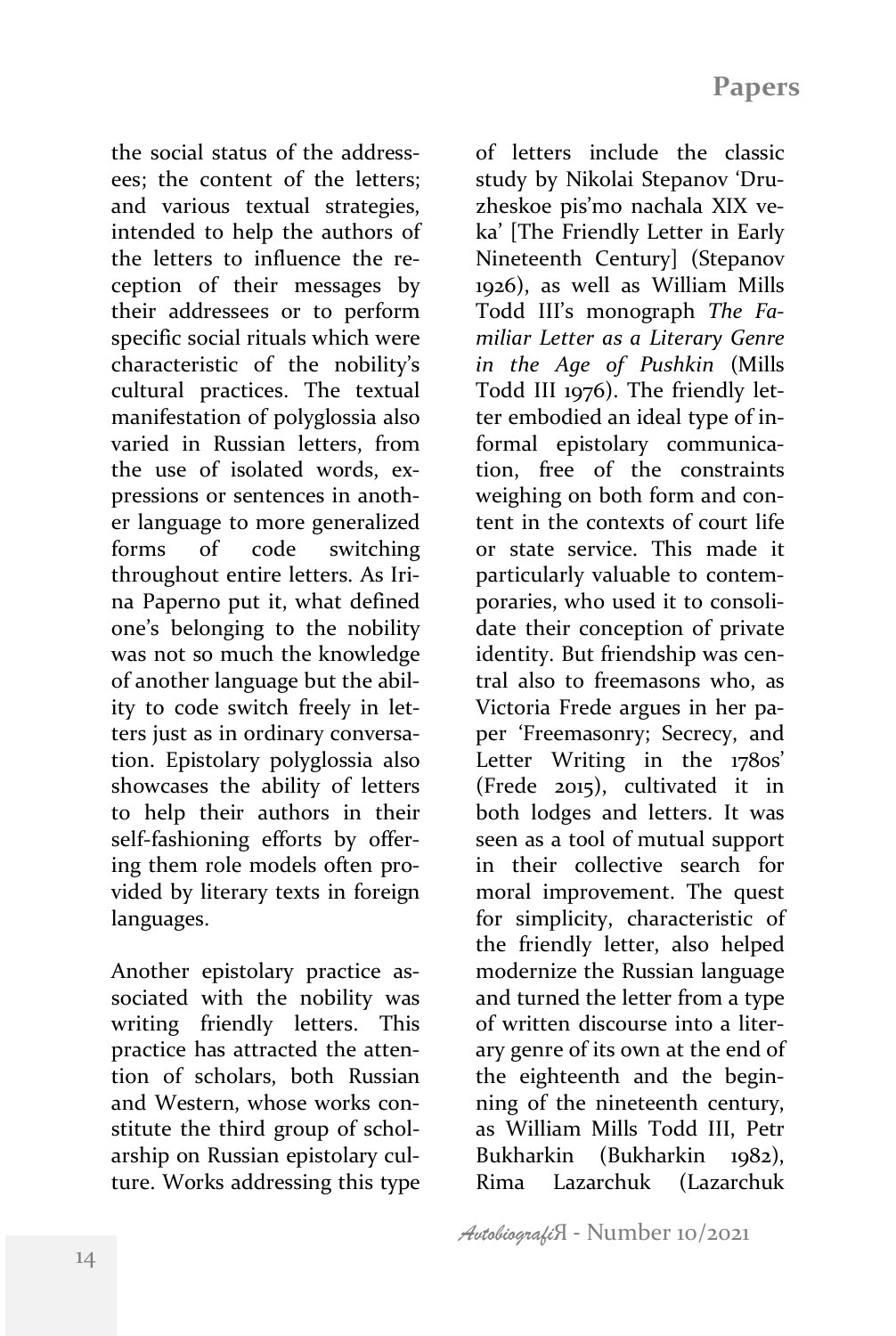1972), Laura Rossi (Rossi 1994) and Konstantin Lappo-Danilevskii (Lappo-Danilevskii 2013) have demonstrated.

If the freemasons studied by Victoria Frede constituted a specific segment among letter writers in the late eighteenth and early nineteenth centuries, they were nevertheless aristocrats and men, that is members of the dominating group of writing people in Imperial Russia. Other segments of the population, however, did write letters, too. Such segments include less visible parts of the demographic. like women or peasants. The epistolary practices of these gender or cultural minorities have been studied in works forming the fourth group of scholarship on Russian epistolary culture. Letters written by noblewomen are addressed in the papers of Anna Belova, 'Women's Letters and Russian Noble Culture of the Late  $18^{th}$ and Early 19<sup>th</sup> Centuries' (Belova 2003), and Mary Wells Cavender '"Kind Angel of the Soul and Heart": Domesticity and Family Correspondence among the Preemancipation Russian Gentry' (Wells Cavender 2002). According to both scholars, noblewomen wrote private letters extensively. Letter-writing was important to them as a part of the

education they gave to their daughters, as well as a tool in their efforts to pass on to the next generation family memories built on narratives about successful marriages and family happiness. Additionally, letters were important to women of the nobility as a network-building tool. Finally, noblewomen used letters to express their social values and to ensure the preservation of symbolic roles and hierarchies inside the family. The language of female letters was simpler than the language of letters written by men. Women also often preferred French to Russian, which, as the language of state service and business, was less familiar to them than it was to male letter writers.

Peasant letters have attracted even less attention than female ones, an unsurprising fact, considering the extremely low level of literacy among the non-noble rural population of the Russian Empire. They are examined in Olga Yokoyama's two-volume monograph *Russian Peasant Letters. Texts and Contexts* (Yokoyama 2008) and in her *Russian Peasant Letters: Life and Times of a 19th-Century Family* (Yokoyama 2010). Studying the correspondence of the Zhernakovs, a family of peasants, whose social rise in the last third of the nineteenth century led to their in-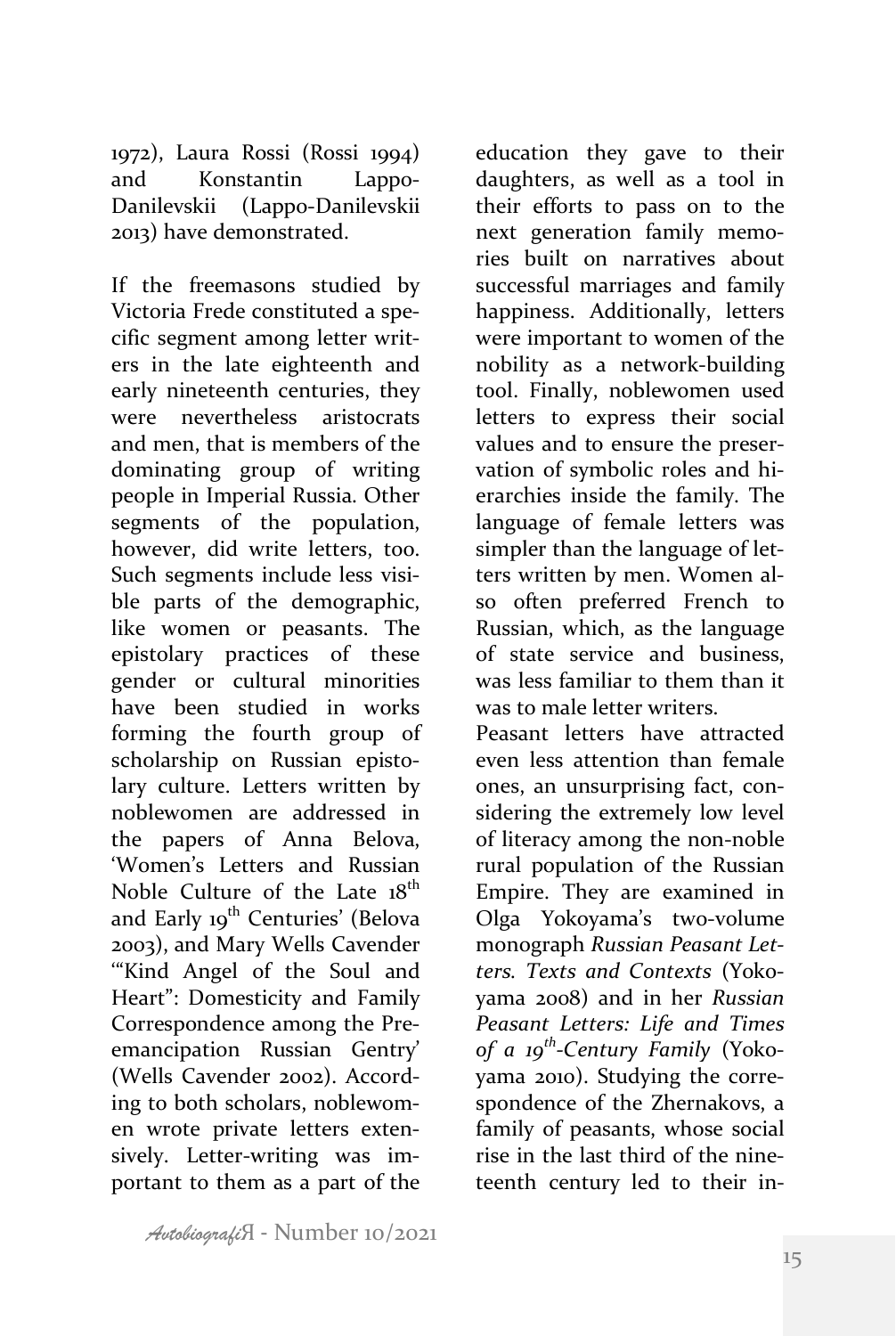creasing mastering of literacy, Yokoyama examines it first and foremost as a linguistic source providing information on the local variant of Russian used by the family, as well as on their idiosyncratic conception of linguistic norms. But Yokoyama also addresses the letters' significance as a record of the Zhernakovs' social trajectory, from illiterate peasants to future *kulaks*. From this point of view, the correspondence had value in the family's eyes as a proof of their success. Letters became a space where to build the family's memory and myth. Besides Yokoyama, an interesting analysis of peasant letters is offered in Zhanna Kormina's monograph *Provody v armiiu v poreformennoi Rossii. Opyt etnograficheskogo analiza* [Farewells to Military Service in Reformed Russia. An Experiment in Ethnographic Analysis] (Kormina 2005). Examining the letters of early twentieth-century Russian soldiers to their families, Kormina stresses their wide use of recurring elements, such as songs, *chastushki* and formulaic expressions, as well as their striking indifference to the expression of intimacy. This double feature, argues Kormina, is the consequence of the massive illiteracy of Russian peasants, which impacted both ends of the communication process. When communicating with their families, soldiers had to resort to the help of public writers, with whom they did not want to share intimate details, especially since they would often be fellow soldiers. They also knew that, upon reception of the letters, their widely illiterate families would resort to the village priest to read them, and that the reading would often be performed publicly. This aspect inhibited the free expression of intimate circumstances.

The fifth and last group of available works on Russian letters deal with the epistolary practices of the Soviet period. For obvious reasons, numerous works in this group study how Soviet letters expressed Soviet citizens' attitudes to political power. In their monographs *Everyday Stalinism* (Fitzpatrick 1999) and *5% de vérité. La dénonciation dans l'URSS*  de Staline [Five per Cent of Truth. Denunciation in Stalin's USSR] (Nérard 2004), both Sheila Fitzpatrick and Francois-Xavier Nérard examine different types of letters to the authorities, from letters of request sent to leaders, government bodies or newspapers, to letters of denunciation ('signaly'). Letters of request testified of the embracement of Soviet power by Soviet citizens and their faith in its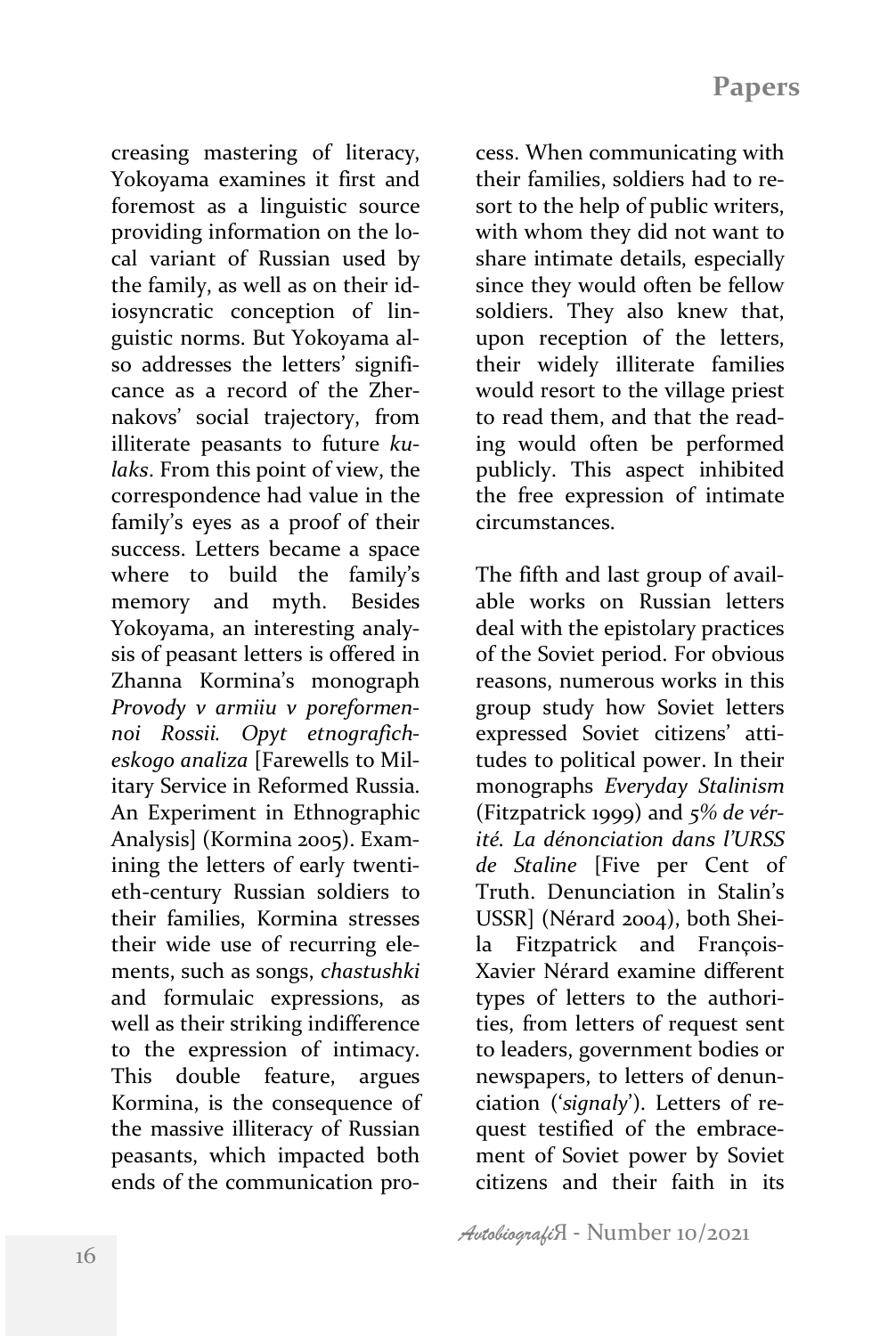ability and willingness to resolve the numerous issues that the population was facing. As for letters of denunciation, citizens wrote them to showcase their loyalty to the regime and/or to fix personal problems, often connected with family or work issues. Whatever function they assigned them, Soviet citizens, argue Fitzpatrick and Nérard, were avid letter-writers. The Soviet state itself invited them to do so, seeing in letter writing both a valuable source of information on the population's mood and a mechanism of selflegitimization. Naturally, letters helped their writers build an ideal persona in Soviet times no less than in Imperial Russia, as they provided models of behaviour, discourse and even phrasing adequate for the ideological requirements of the new regime. Besides Fitzpatrick and Nérard's works, Soviet epistolary practices have been studied by Alexey Tikhomirov in his paper 'The regime of Forced Trust: Making and Breaking Emotional Bonds between People and State in Soviet Russia, 1917-1941' (Tikhomirov 2013). In his paper, Tikhomirov examines the mechanisms of the 'regime of forced trust' engineered by the Soviet authorities to manage control

over the population through the 70 years of its existence.<sup>3</sup>

Among the works dedicated to Soviet epistolary practices, war letters have also enjoyed growing scrutiny in recent years.<sup>4</sup> Such studies include Tatiana Voronina's paper 'Kak chitat' pis'ma s fronta?' [How to Read Letters from the Front?] (Voronina 2011), Jochen Hellbeck's '''The Diaries of Fritzes and the Letters of Gretchens". Personal Writings from the German-Soviet War and their Readers' (Hellbeck 2009) and the study of Sergei Ushakin and Aleksei Golubey 'Eks-pozitsiia pis'ma: o pravilakh chteniia chuzhoi perepiski' [Ex-posing a Letter: About the Rules of Reading Someone Else's Letters] (Ushakin et al. 2016). Soviet soldiers actively wrote letters during World War II. It was a practice encouraged by the authorities, which considered letter writing as an efficient tool of mobilization for the rear and of promotion of the image of the ideal Soviet soldier

 Tikhomirov's use of letters to study emotions in Stalin's USSR follows the path opened by Fitzpatrick in her seminal exploration of Soviet emotions in the 1930s. See Fitzpatrick 2004.

 $4$  The study of war letters is not limited to the Soviet period. For an exploration of eighteenth-century war letters, see Sdvizhkov 2019.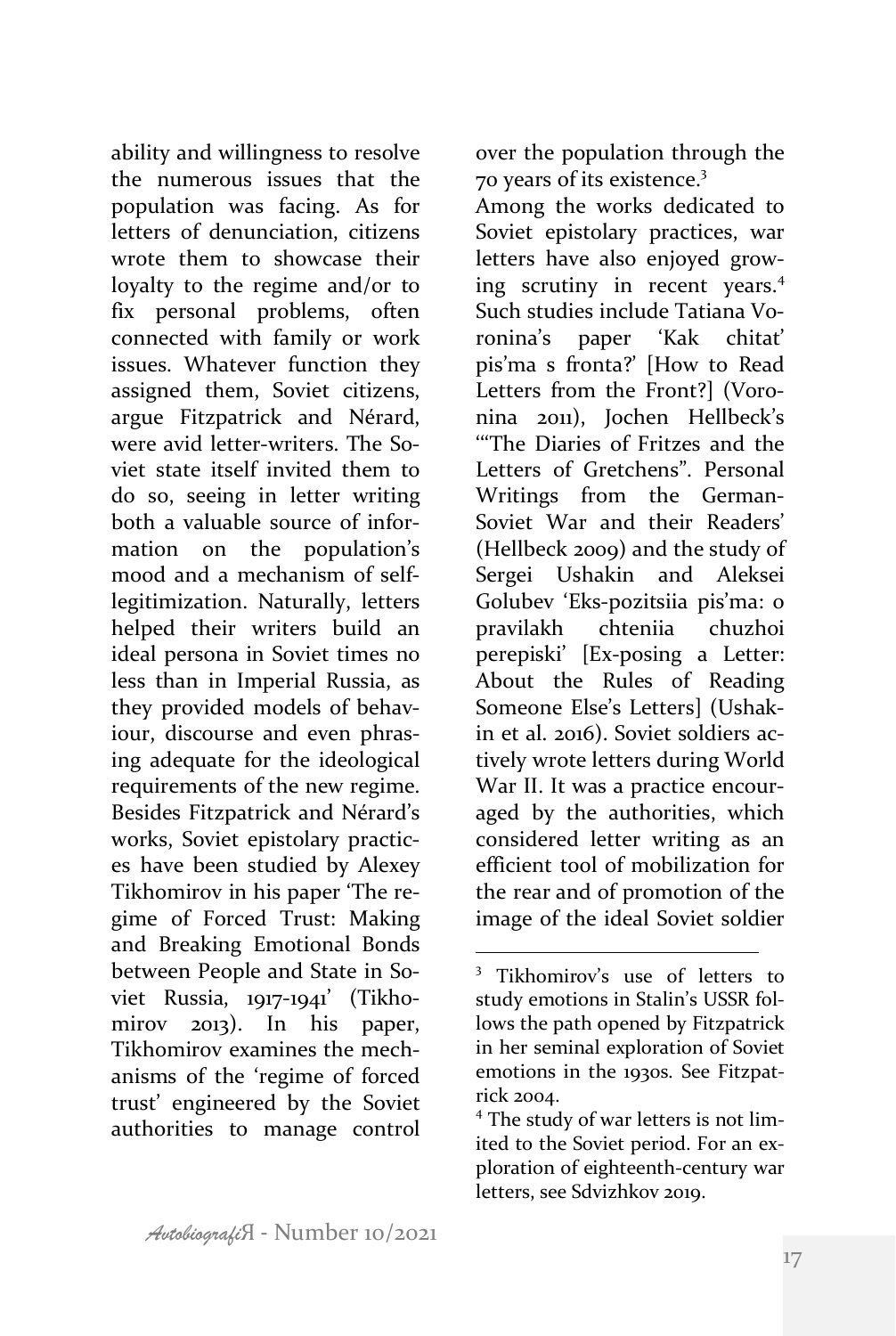as the latest hypostasis of the New Soviet man. Letters from the front were either individual or collective and were meant to be read either individually or collectively, especially when they were published in newspapers. All of them went through censorship and had to celebrate the Soviet wartime cult of heroism and self-sacrifice. This did not exclude the expression of individual emotions. If fear and defeatism were no options, expressing someone's desire to fight for his or her loved ones was welcomed, especially since this emotion was associated with love for the motherland and the regime. The authorities also encouraged the expression of human feelings as they were considered a proof of the moral superiority of Soviet soldiers over their Nazi enemies, who were presented by official propaganda as either beasts or emotionless killing machines.<sup>5</sup>

The last group of Soviet letters examined by scholars are letters written from or to the Gulag camps. A relatively recent field in Russian epistolary studies, this topic is addressed in Sofia Chuikina's paper 'Kak rasskazyvat' o gulage iazykom is-

 

toricheskoi vystavki: "pravo perepiski" v moskovskom "Memoriale"' [How to Speak about the Gulag Through the Language of a History Exhibition: *Right to Correspondence* at Moscow Memorial] Chuikina 2015); in Emily Johnson's introduction to Arsenii Formakov's Gulag Let*ters* (Johnson 2017), as well as in her paper 'Learning to Read Between the Lines: Miscommunication and Competing Notions of Victimhood in Private Gulag Correspondence' (Johnson 2011); and in Andrei Zavadksii's paper 'Pis'ma iz lageria kak sposob sokhranit' sebia: sluchai khudozhnika Grigoriia Filippovskogo' [Camp Letters as a Way to Preserve Oneself: the Case of the Artist Grigorii Filipovskii] (Zavadskii 2015). Due to the extreme conditions of life in the camps, which sometimes led to writing on cigarette paper, postcards, fabrics or even tree bark, letter writing was central to many prisoners in Soviet camps. Yet some of them were deprived of this right for security reasons, or because they spoke a language which the camp censors did not understand and could not control. $6$  In

<sup>&</sup>lt;sup>5</sup> For a recent study of Russian letters from the front, see Rozhdestvenskaja 2020.

 $6$  This topic is addressed in a forthcoming paper by Emily Johnson. See Johnson, Emily. 2022. 'Censoring the Mail in Stalin's Multi-ethnic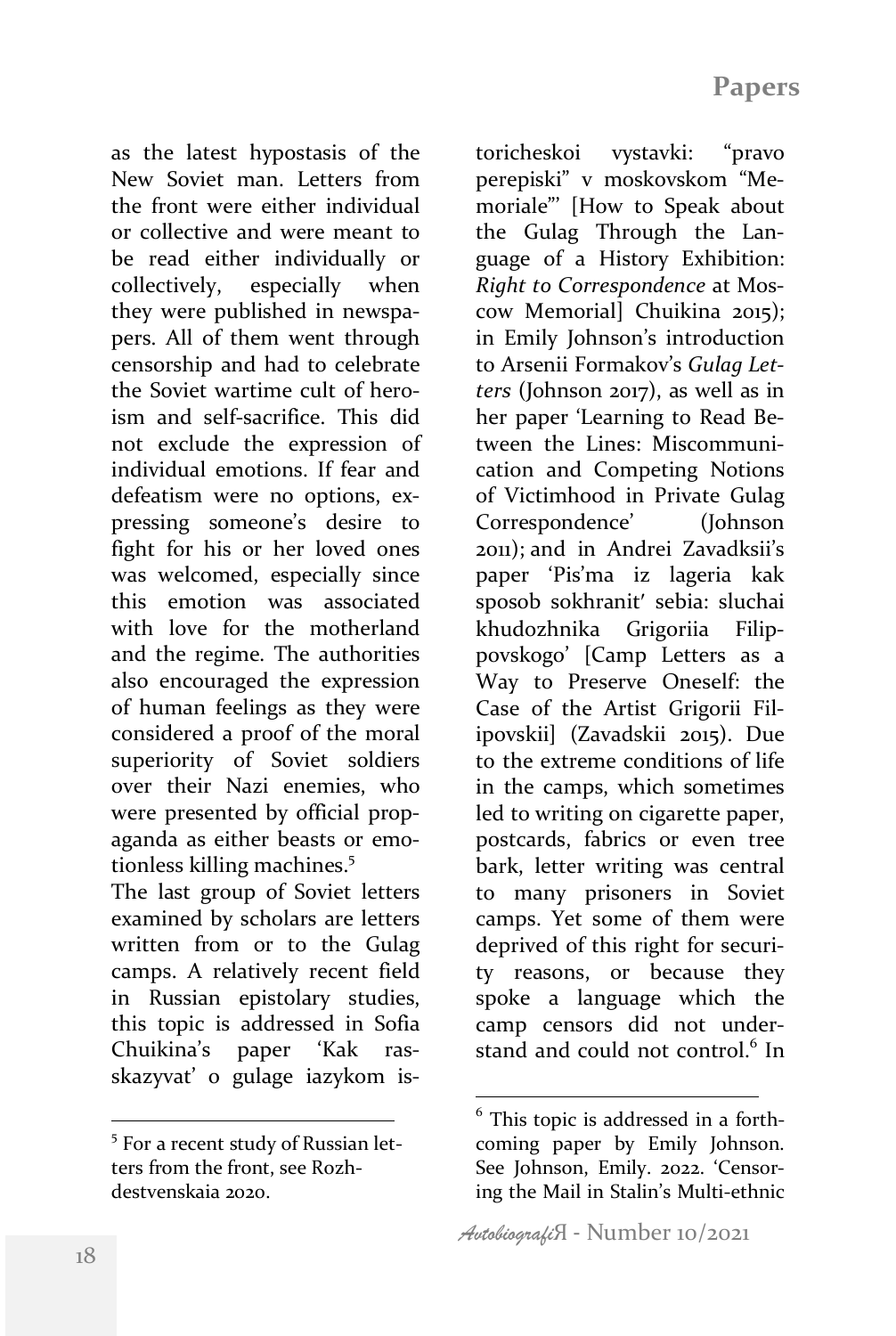their letters, prisoners tried to save their former social identity and expressed their thirst for life. They also used them to escape reality and substitute it with a world of their own, coconstructed with their correspondent and to which camp personnel and other prisoners had no access. Often softening the description of life in the camps both for censorship reasons and for protecting their relatives outside, prisoners also resorted to letter writing as a form of empowerment. It was used as an opportunity to move from a victim position to a witness status. 

As this brief overview shows, one of the central issues addressed by Russian epistolary studies is the complicated and intertwined relation between letter writing as a form of expression of individual subjectivities and its use according to norms of behaviour dictated from the top, through normative literary models and/or political discourses, from Peter I's time to the Soviet period. The perma-

 

nent tension between these two motivations can be spotted in all aspects of Russian letters, including the way they are used to express emotions. The thematic cluster offered in this issue of *AvtobiografiЯ*  is an additional opportunity to explore this tension. It is also a contribution to the history of emotions in Russia, a topic that has gained increasing attention in recent years. Major contributions to the study of this relatively new field include a cluster of papers edited by Jan Plamper in *Slavic Review* in  $2009^7$  and two collections of essays: *Rossiiskaia imperiia chuvstv: podkhody kul'turnoi istorii emotsii*  [The Russian Empire of Feelings: Approaches towards a Cultural History of Emotions] (Plamper et al. 2010) and *Interpreting Emotions in Russia and Eastern Europe* (Steinberg et al. 2011). Broad in scope and conceptually inspiring, these three collected volumes examine the history of emotions in Russia from the eighteenth century to the Soviet

Penal System: the Use of Languages Other than Russian in Soviet Inmate Correspondence', in *Rethink*ing the Gulag: Sources, Identities, Legacies, ed. by Alan Barenberg and Emily Johnson (Bloomington: Indiana University Press). 

 $7$  The cluster, entitled 'Emotional Turn? Feelings in Russian History and Culture', contains an introduction by Jan Plamper, four case studies by Andrei Zorin, Jan Plamper, Olga Matich and Adi Kunstman and a conclusion by William Reddy. See *Slavic Review,*  $68/2$  (Summer 2009): 229-334.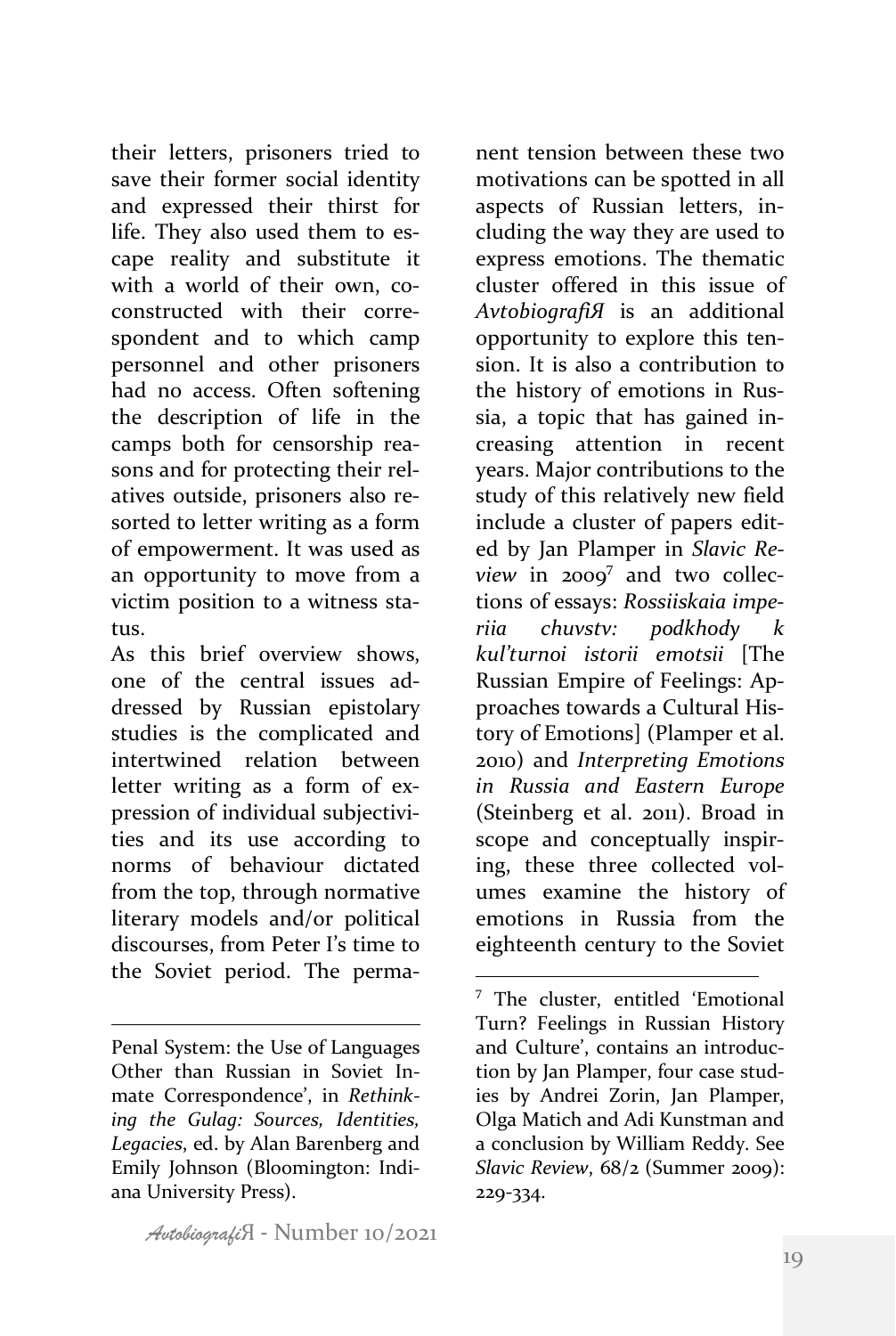period, through a variety of historical and literary sources.<sup>8</sup> These sources include letters, addressed in the second and third volumes by Andrei Zorin (Zorin 2011) and Magali Delaloye (Delaloi 2010). In his contribution to the 2011 volume, Zorin examines how the sentimental educator and writer Mikhail Murav'ev used two different sets of letters to his wife, real ones on the one hand, partly fictionalized ones in the form of a diary on the other, to express simultaneous yet contradictory emotions after he failed to be rewarded on the occasion of Paul I's coronation. $9$  As for Delaloye,

 

numerous works on emotions in Russia in the late eighteenth and early nineteenth centuries. All his work on the topic resulted in his

her paper in the second volume discusses Bukharin's use of authorized and forbidden emotional repertoires in his correspondence with Stalin after his arrest. As she demonstrates, the letters of the two Bolshevik leaders showcased two competing types of masculinity, an expressive, emotional one on Bukharin's side vs. a detached one on Stalin's side, which was instrumental in comforting his leadership. 

However compelling, these two correspondence-based chapters are isolated case studies in the three volumes on the history of emotions in Russia cited above. Yet letters do seem to be a privileged source to study not only the emotional discourse of any given culture but the rhetoric strategies and the mechanisms of its reception. 'Emotional refuges' (Reddy 2001:  $129$ ) for their participants, correspondences compare to high society salons or masonic lodges. But they are also spaces of negotiation between individual emotional speech acts ('emotives' in Reddy's terminology; Reddy 2001: 128) and the emotional regimes organising the economy of the

 $8$  These three volumes do not exhaust the existing bibliography on the study of emotions in Russia and the USSR. For an extended bibliography and an introduction to the emotional turn in both Western and Russian studies, see the double introduction to *Rossiiskaia imperiia chuvst* by Jan Plamper and Schamma Shakhadat, as well as the bibliography at the end of the volume. See also Vinitskii 2012. Seminal studies on emotions in English include Reddy 2001, Rosenwein 2006 and Gross 2006. For a bibliography of studies in French, see Corbin et al. 2016-2017.<br><sup>9</sup> Zorin's paper was just one of his

<sup>2016</sup> monograph *Poiavlenie geroia* [The Appearance of the Hero]  $(Zorin 2016)$ .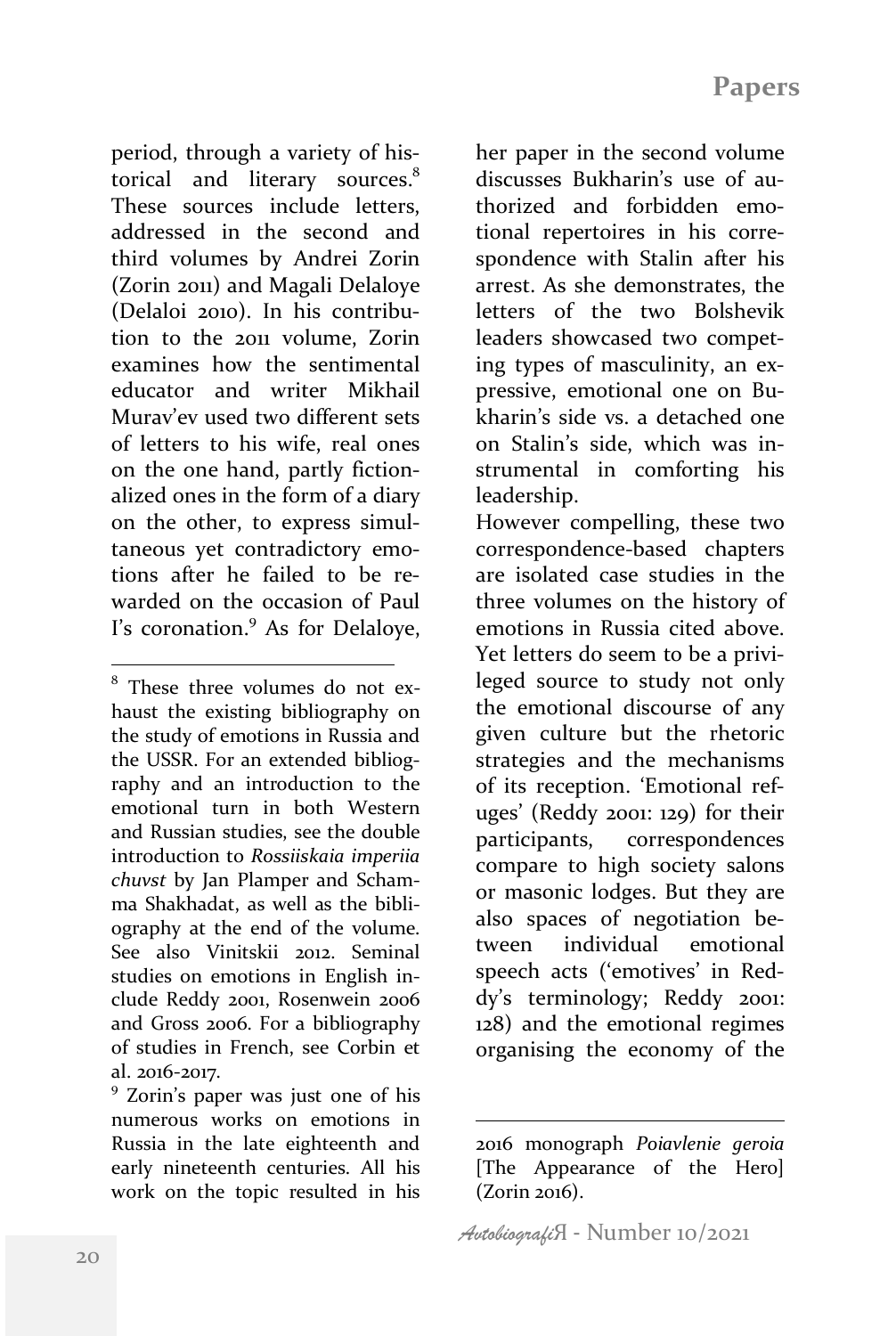exchange between correspondents. 

The importance of letters as a source for the history of emotions led to the organization of an international conference on epistolary emotions at Sorbonne University in June 2019. The seven studies gathered in the present volume represent a significant part of the material presented at the conference and offer additional readings of epistolary-mediated emotions in Russian culture.<sup>10</sup> They focus on correspondences written by noblemen or women in the late eighteenth century, a rich period for the development of subjectivities through letters, as suggested by Elena Marasinova's seminal work on the psychology of the Russian elite (Marasinova 

1999). $<sup>11</sup>$  The studies of the pre-</sup> sent cluster also consider correspondences from the early nineteenth century which, taken together with the previous period, form the age of the *Cult of sensi*bility, a period particularly productive for the generation of emotional regimes and as such of utmost importance for historians of emotions such as Reddy or Gross. Additionally, one paper of our cluster focuses on the correspondence of writers associated with the Decembrist movement, whose members, according to Il'ia Vinitsky, shared a partially common emotional regime with their sentimentalist predecessors (Vinitskii 2012: 455).

The emotions addressed in the present studies go from sympathy (Frede, Lavrinovich) to maternal sentiment (Dickinson); from trust (Ivinskii, Lavrinovich)

 <sup>10</sup> Besides the studies included in the present issue, the conference program included papers by Alexei Tikhomirov (Speaking Female: Emo*tions, Languages and Epistolary Selves in Women's Letters to Soviet Leaders*), Emilia Koustova (*Connections under Constraint: Emotions and Solidarities in Letters to and from Soviet Deportees, USSR, 1940s-1950s*) and Claire Delaunay (*Pafos otvrashcheniia v epistoliarnom nasledii Tolstogo kak iavlenie kul'turnoi istorii emotsii*) [The Experience of Disgust in Tolstoy's Correspondence as a Phenomenon of the Cultural History of Emotions].

 See also her *Vlast' i lichnost'*. *Ocherki russkoi istorii XVIII veka* [Power and the Self. Essays in Eighteenth-Century Russian History] (Marasinova 2008). On emotions in the long eighteenth century and beyond, see also Catriona Kelly's contribution to the volume *Rossiiskaia imperia chuvstv*: Kelly, Catriona. 2010. 'Pravo na emotsii, pravil'nye emotsii: upravlenie chuvstvami v Rossii posle epokhi Prosveshcheniia', in (Plamper et al. 2010: 51-77).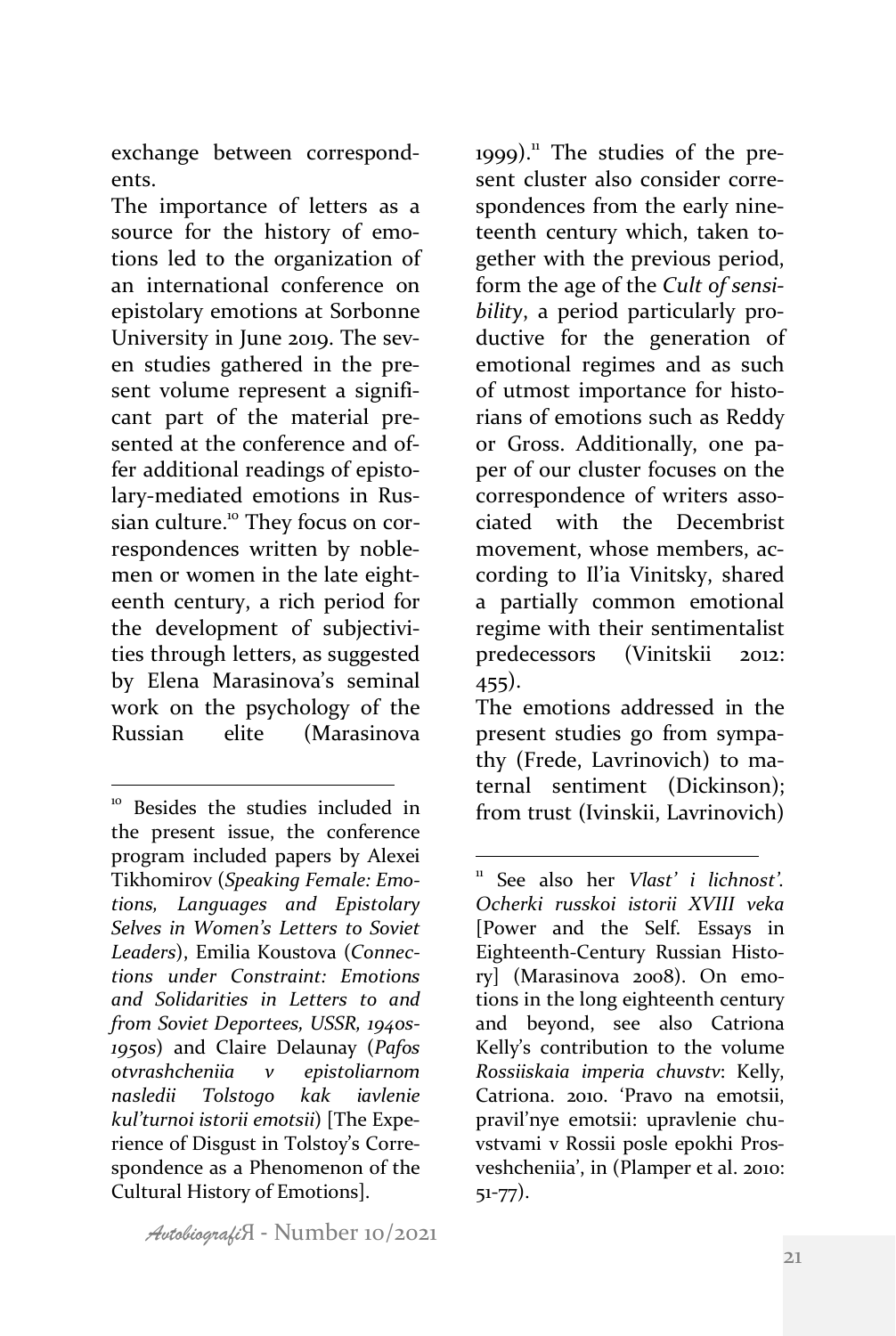to guilt (Baudin, Aloe); from pride (Ivinskii, Aloe) to the astonishment caused by unexplainable death  $(Vinitsky)^{12}$  and the pleasures of selfvictimization (Baudin). As this short list suggests, these emotions are mostly positive ones, a characteristic feature of sentimentalism, which evolved later, when romanticism developed a new emotional regime by bringing in negative feelings (Vinitskii 2012:  $451$ .<sup>13</sup> The negative emotions addressed in this volume are, at least, legitimate ones, far from the radical ones such as fear, hatred or disgust, explored by Plamper, Matich or Kuntsman in *Slavic Review* and *Rossiiskaia imperiia chuvstv* (Plamper 2009; Matich 2009; Kunstman  $2009$ <sup>14</sup> This legitimacy largely owed to noble conceptions of appropriateness and to logics of class and/or symbolic domina-

 

tion, as suggested by the papers of the present cluster focusing on the correspondences between patrons and protégés (Baudin, Lavrinovich) or aristocrats and intellectuals (Dickinson). As Gross reminds us, emotions are cultural products of class belonging, an issue visible in the limitations of the emotional regimes used by Radishchev or Malinovskii in their letters to members of the aristocracy (Baudin, Lavrinovich). Yet some emotions discussed here are ambivalent, or reflect the competing use by subjects of conflicting emotional repertoires, such as guilt and pride (Aloe) or suffering and pleasure (Baudin). Another element stimulating the simultaneous use of competing emotional regimes is gender, a topic addressed in this cluster in Dickinson's study of princess Dashkova's performance of motherhood in her letters to William Robertson.<sup>15</sup> In Dashkova's case, however, competition does not mean ambivalence. Similarly, Mu-

rav'ev's letters showcase the harmonious combination of the gentry's sense of their own dignity and the eagerness to serve

<sup>&</sup>lt;sup>12</sup> Vinitsky's prior explorations of emotions in Russian culture include his monograph on Zhukovskii. See Vinitsky, Il'ia. 2015. *Vasily Zhu*kovsky's Romanticism and the Emo*tional History of Russia* (Evanston, IL: Northwestern University Press).

 $13$  For a case study of the replacement of one emotional regime by another, see, for example, Frede 2011.

The studies by Plamper and Matich were republished in Russian in *Rossiiskaia imperiia chuvstv*.

<sup>&</sup>lt;sup>15</sup> Womanhood as performance in Russian epistolary culture is also addressed in Lamarche Marrese 2016.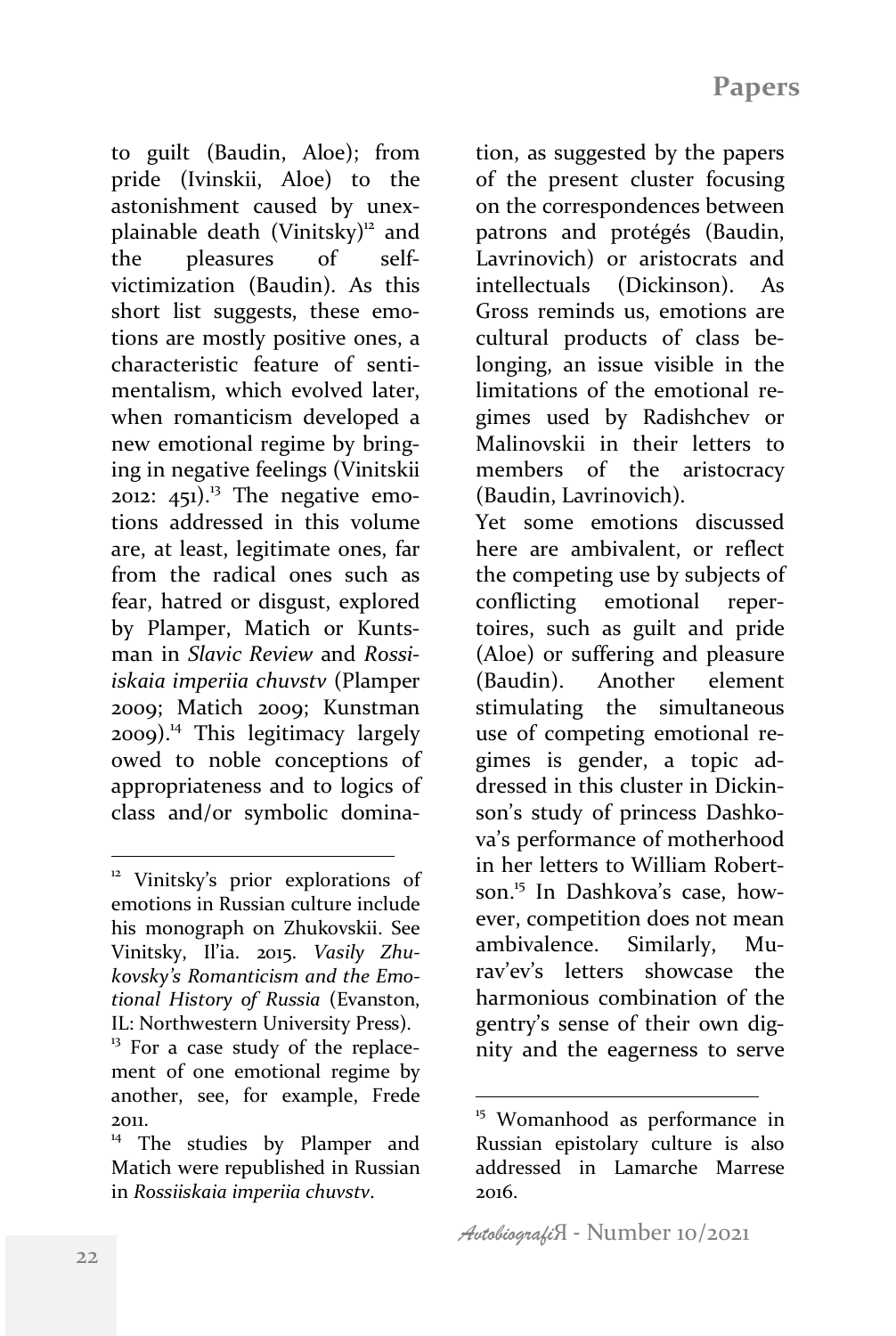and collect rewards from state service (Ivinskii). As Ivinskii argues, this coexistence derives from antique models, especially Cicero. Murav'ev's use of literature-based emotional matrixes is similar to the examples examined in Zorin's monograph *Poiavlenie geroia*  [The Appearance of the Herol (Zorin 2016).

Besides literary sources, notably epistolary novels, which provided ready-to-use models of emotional discourse and roles, epistolary emotions were also inspired by visual narratives, which constituted another rich repertoire of self-fashioning models in the Age of sentimentalism. This visual dimension of emotional matrixes is analysed in the present collection (Baudin) and sheds light on the mechanisms of emotional communication. Indeed, as Frede argues in her paper, epistolary communication required from correspondents to be able to visualize each other's emotions in order to sympathize (Frede). Apart from this visual component of epistolary emotional mechanisms, the papers included in this issue of *AvtobiografiЯ* focus on the evolution of emotions staged throughout correspondences spanning over several years (Lavrinovich, Aloe, Baudin), or deemed unstable

due to the class gap separating correspondents (Baudin, Lavrinovich). This instability of emotional communication is perhaps more specific to letter writing than to other forms of ego-documents staging emotions, such as diaries or autobiographies, where the implied reader fulfils a less interactive and normative role. On the contrary, correspondences grant addressees the active role of guarantor of the appropriate emotional regime of the letter exchange. As such, they deserve specific attention, just as the multiplicity of voices that letters can carry simultaneously (Vinitsky), a specificity of the medium which was also partially influenced by the popularity of epistolary novels and which proved instrumental in forming visible emotional communities.

The visual origins of emotions, their collective verbalization, the interactivity of their utterance and the possible status of correspondences as instable emotional refuges are just some of the questions raised by the study of epistolary emotions in the Age of the *Cult of sensibility*, the topic addressed in the thematic cluster of this issue of *AvtobiografiЯ.*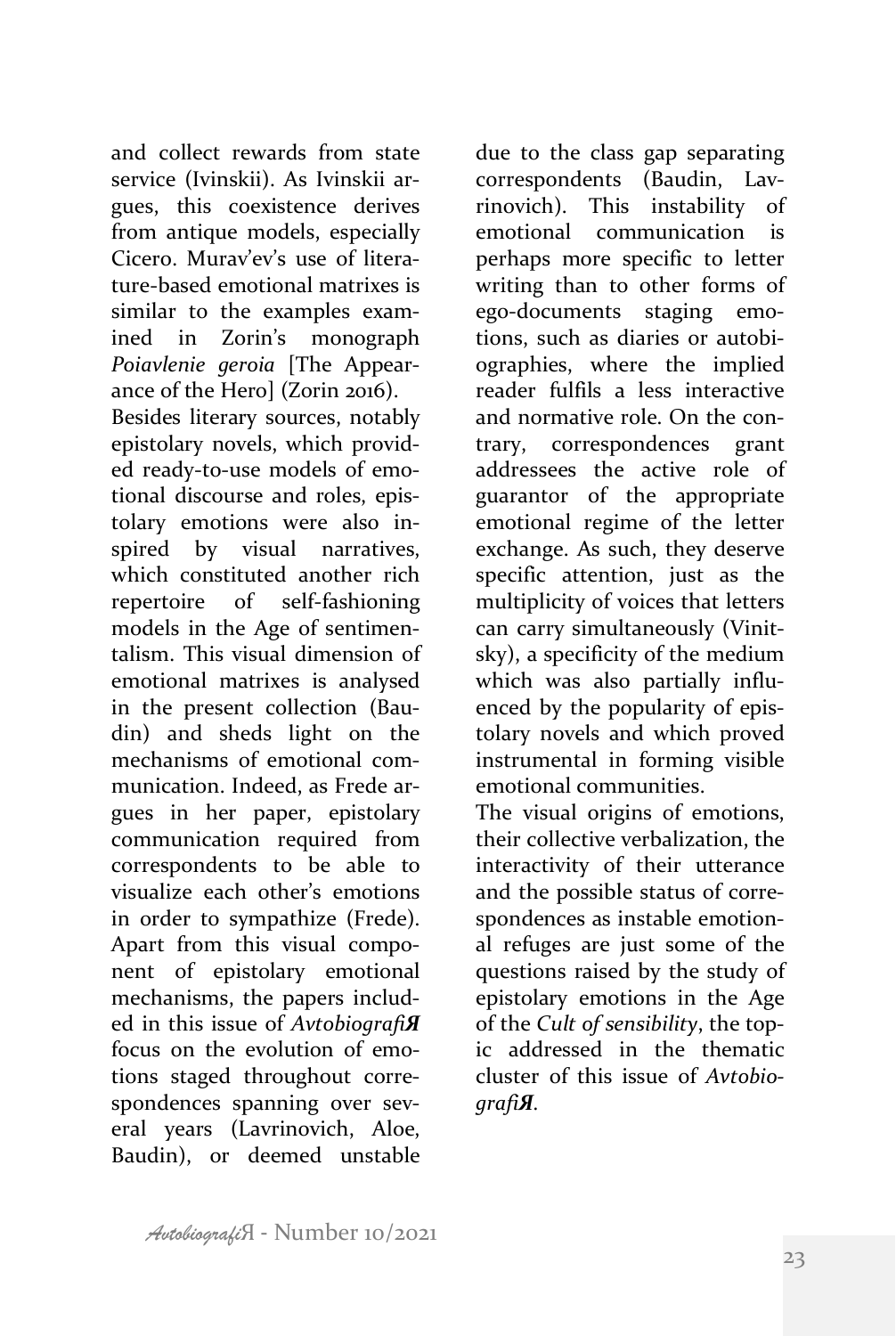## **Bibliography**

Atanasova-Sokolova 2006: Atanasova-Sokolova, Deniz. 2006. Pis'mo kak fakt russkoi kul'tury XVIII-XIX vekov (Budapest: Izd. Budapestskogo universiteta im. Loranda Etvesha).

Baudin 2009: Baudin, Rodolphe (ed). 2009. *L'épistolaire en Russie* (Paris: Institut d'Etudes slaves).

Belova 2003: Belova, Anna. 2003. 'Women's Letters and Russian Noble Culture of the Late 18<sup>th</sup> and Early 19<sup>th</sup> Centuries', in *Women and Gender in 18<sup>th</sup> Century Russia*, ed. by Wendy Rosslyn (Aldershot: Ashgate), 147-161.

Bernstein 2002a: Bernstein, Lina. 2002. 'The First published Russian Letter-Writing Manual: Priklady, kako pishutsia komplementy raznye...<sup>'</sup>, *Slavic and East European Journal*, 46 (1): 98-123.

Bernstein 2002b: Bernstein, Lina. 2002. 'Merchant 'Correspondences' and Russian Letter-Writing Manuals: Petr Ivanovich Bogdanovich and His Pis'movnik for Merchants', *Slavic and East European Journal*, 46  $(4): 659-682.$ 

Bukharkin 1982: Bukharkin, Petr. 1982. *Pis'ma russkikh pisatelei XVIII v. i razvitie prozy (1740-1780 gody)*, dissertatsiia na soiskanie uchenoi stepeni kandidata filologicheskikh nauk (Leningrad: LGU).

Chuikina 2015: Chuikina, Sofia. 2015. 'Kak rasskazyvat' o gulage iazykom istoricheskoi vystavki: "pravo perepiski" v moskovskom "Memoriale"', *Laboratorium*,  $7(1)$ : 158-183.

Corbin et al. 2016-2017: Corbin, Alain, Courtine, Jean-Jacques and Vigarello, Georges. 2016-2017. *Histoire des émotions* (Paris: Seuil).

Delaloi (Delaloye) 2010: Delaloi, Magali (Delaloye, Magali). 2011. 'Emotsii v mikromire Stalina: sluchai Nikolaia Bukharina (1937-1938). Tipy bol'shevistskoi muzhestvennosti i praktika emotsii', in *Rossiiskaia imperiia chuvstv:* podkhody *k* kul'turnoi *istorii* emotsii, ed. by Jan Plamper, Schamma Schahadat, Marc Elie (Moscow: NLO), 431-456.

Dmitrieva 1986: Dmitrieva, Ekaterina. 1986. 'Russkie pis'movniki serediny XVIII - pervoi treti XIX v. i evoliutsiia russkogo epistoliarnogo etiketa', *Izvestiia Akademii nauk SSSR, seriia literatury i iazyka*, 45(6): 543-552.

Dmitrieva 1994: Dmitrieva, Ekaterina. 1994. 'La correspondance française de Pouchkine. Ruptures mentales et ruptures littéraires', in *Philologiques*, III, Qu'est-ce qu'une littérature nationale?, ed. by Michel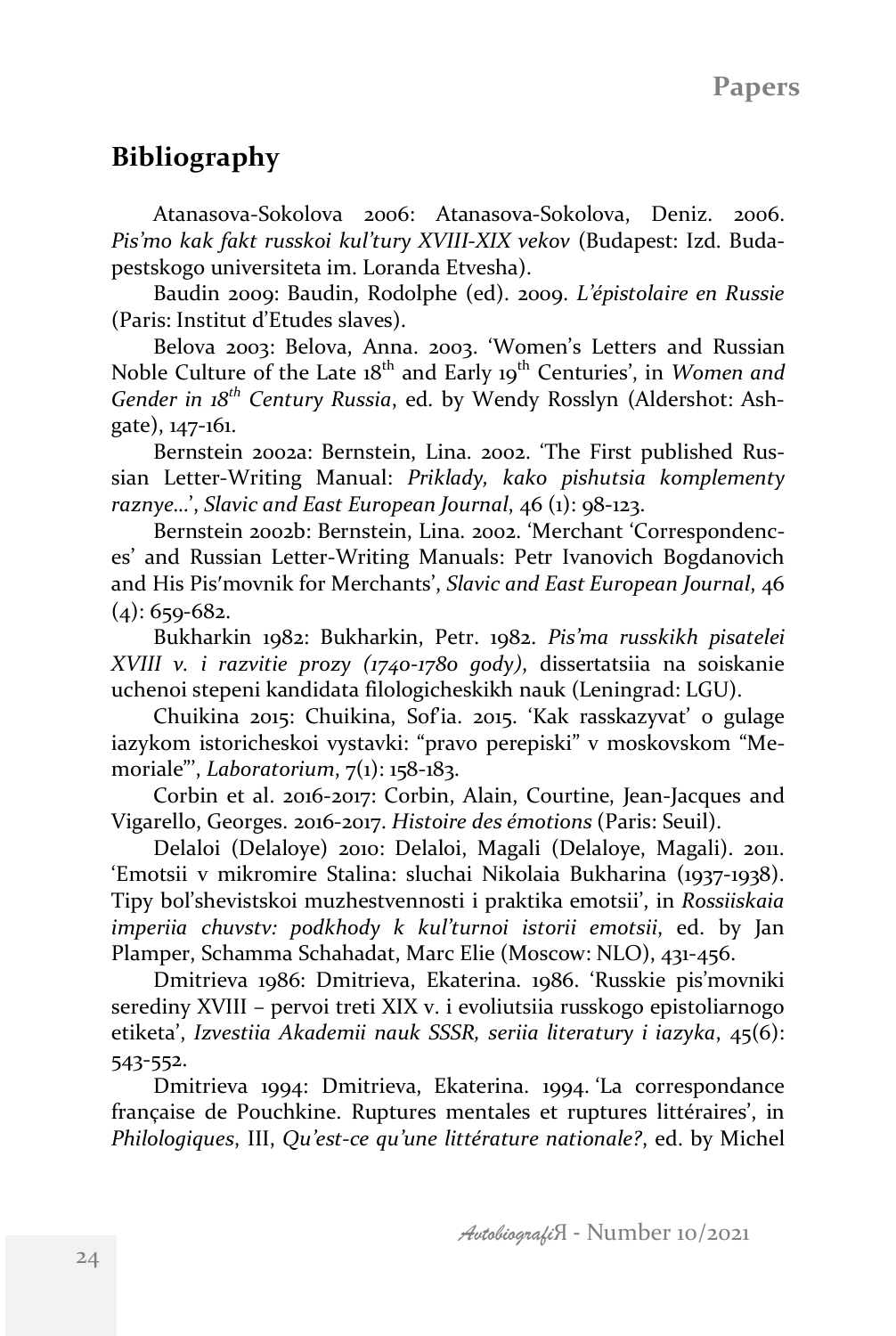Espagne and Michael Werner (Paris: Editions de la Maison des Sciences de l'Homme), 73-84.

Elina 1980: Elina, Elena. 1980. 'K teorii epistoliariia', in *Poetika i sti*listika, ed. by Irina Chuprina and Valentin Gol'din (Saratov: Izdatel'stvo Saratovskogo universiteta), 26-34.

Fitzpatrick 1999: Fitzpatrick, Sheila. 1999. *Everyday Stalinism: Or*dinary Life in Extraordinary Times: Soviet Russia in the 1930s (Oxford: Oxford University Press).

Fitzpatrick 2004: Fitzpatrick, Sheila. 2004. 'Happiness and Toska: An Essay in the History of Emotions in Pre-War Soviet Russia', *Australian Journal of Politics and History*, 50 (3): 357-371.

Frede 2011: Frede, Victoria. 2011. 'Radicals and Feelings. The 1860s', in *Interpreting Emotions in Russia and Eastern Europe*, ed. by Mark Steinberg and Valeria Sobol (DeKalb: Northern Illinois University Press), 121-159.

Frede 2015: Frede, Victoria. 2015. 'Freemasonry, Secrecy, and Letter Writing in the 1780s', in *A Century Mad and Wise, Russia in the Age of the Enlightenment*, ed. by Emmanuel Waegemans, Hans van Koningsbrugge, Marcus Levitt and Mikhail Liustrov (Groningen, Netherlands: Russia Center), 395-406.

Gross 2006: Gross, Daniel. 2006. *The Secret History of Emotion: from Aristotle's Rhetoric to Modern Brain Science* (Chicago: University of Chicago Press).

Hellbeck 2009: Hellbeck, Jochen. 2009. "The Diaries of Fritzes and the Letters of Gretchens". Personal Writings from the German-Soviet War and their Readers', *Kritika*, 10 (3): 571-606.

Johnson 2011: Johnson, Emily. 2011. 'Learning to Read Between the Lines: Miscommunication and Competing Notions of Victimhood in Private Gulag Correspondence', *NCEEER Working Paper*, 1-29.

Johnson 2017: Johnson, Emily. 2017. 'Introduction', in Formakov, Arsenii. *Gulag Letters*, edited, translated and with an introduction by Emily D. Johnson (New Haven and London: Yale University Press), 1-48.

Joukovkaïa 1999: Joukovskaïa, Anna. 1999. 'La Naissance de l'épistolographie normative en Russie. Histoire des premiers manuels russes d'art épistolaire', *Cahiers du Monde russe*, 40 (4): 657-690.

Kelly 2010: Kelly, Catriona. 2010. 'Pravo na emotsii, pravil'nye emotsii: upravlenie chuvstvami v Rossii posle epokhi Prosveshcheniia', in *Rossiiskaia imperiia chuvstv: podkhody k kul'turnoi istorii emotsii, ed.* by Jan Plamper, Schamma Schahadat, Marc Elie (Moscow: NLO), 51-77.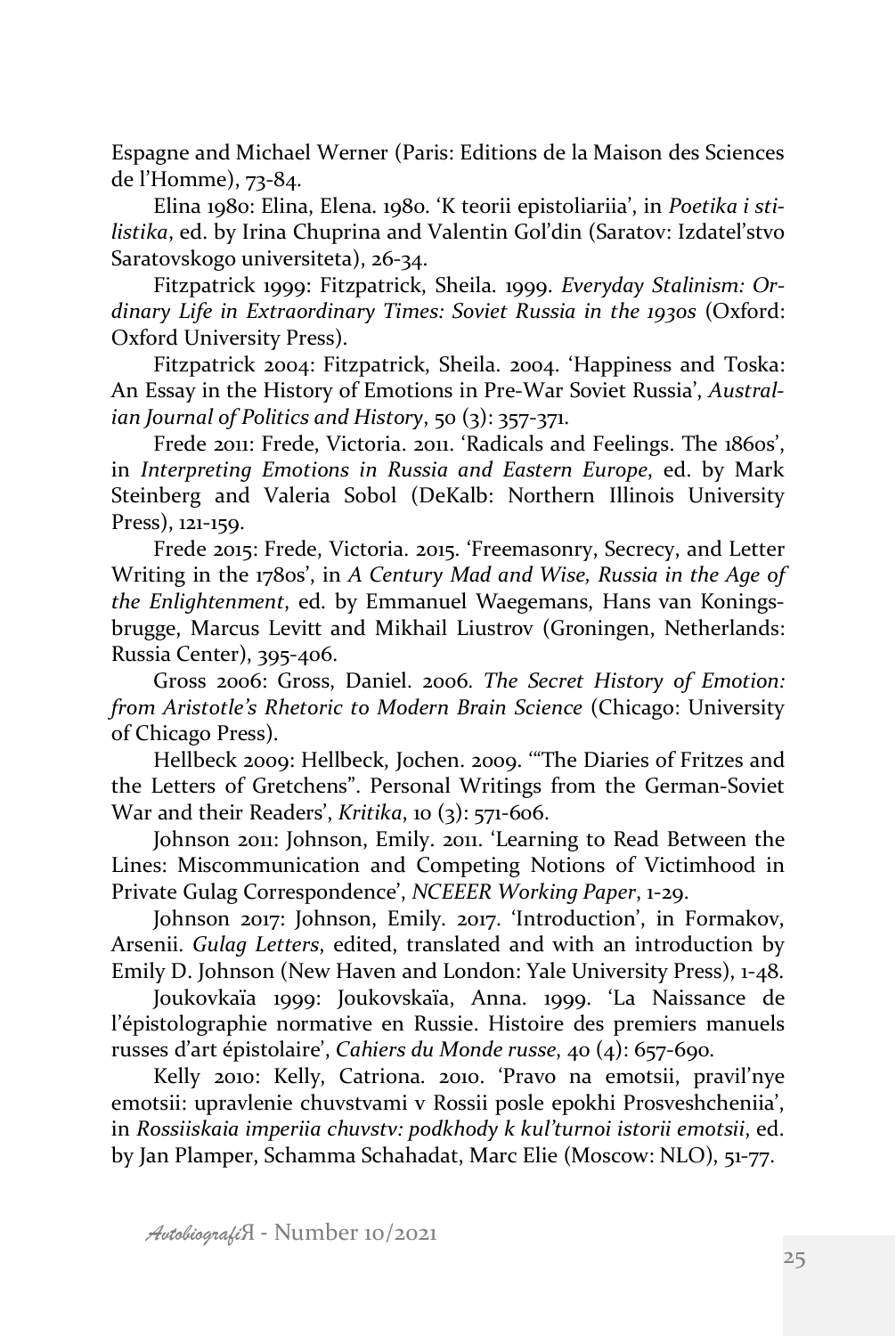Kormina 2005: Kormina, Zhanna. 2005. *Provody v armiiu v poreformennoi Rossii. Opyt etnograficheskogo analiza* (Moscow: NLO).

Kuntsman 2009: Kuntsman, Adi. 2009. "With a Shade of Disgust": Affective Politics of Sexuality and Class in Memoirs of the Stalinist Gulag', *Slavic Review*, 38(2): 308-328.

Lamarche Marrese 2016: Lamarche Marrese Michelle. 2016. 'Performing Woomanhood in Eighteenth-Century Russia. Cultural Identity in the Letters of Ekaterina Rumiantseva and Dar'ia Saltykova', in *The Europeanized Elite in Russia, 1765-1825. Public Role and Subjective Self*, ed. by Andreas Schönle, Andrei Zorin and Alexeï Evstratov (DeKalb: Northern Illinois University Press), 90-111.

Lappo-Danilevskii 2013: Lappo-Danilevskii, Konstantin. 2013. 'Druzheskoe literaturnoe pis'mo: spetsifika, istoki', *XVIII vek*, 27 (Saint Petersburg: Nauka), 121-153.

Lazarchuk 1972: Lazarchuk, Rima. 1972. *Druzheskoe pis'mo vtoroi poloviny XVIII veka kak iavlenie literatury*, Avtoreferat dissertatsii na soiskanie uchenoi stepeni kandidata filologicheskikh nauk (Leningrad: LGU). 

Lotman et al. 1994: Lotman, Iurii, and Rozentsveig, Viktor (eds). *Russkaia literatura na frantsuzskom iazyke: frantsuzskie teksty russkikh pisatelei XVIII-XIX vekov* (Wien: Gesellschaft zur Förderung slaw Studien).

Maimina 1977: Maimina, Ekaterina. 1977. 'Frantsuzskaia rech' v pis'makh Pushkina k Viazemskomu', *Sbornik trudov SNO filologicheskogo fakul'teta*: *russkaia filologiia*, 5 (Tartu: Tartuskii gosudarstvennyi Universitet), 22-32.

Maimina 1981: Maimina, Ekaterina. 1981. 'Stilisticheskie funktsii frantsuzskogo iazyka v perepiske Pushkina i v ego poezii', in *Problemy sovremennogo pushkinovedeniia*, ed. by Evgenii Maimin (Leningrad: Gosudarstvennyi Pedagogicheskij Universitet imeni A. I Gertsena), 58-65. 

Marasinova 1999: Marasinova, Elena. 1999. Psikhologiia russkoi *dvorianskoi elity poslednei tret'i XVIII veka (po materialam perepisok)* (Moscow: Rosspen).

Marasinova 2008: Marasinova, Elena. 2008. *Vlast' i lichnost'*. *Ocherki russkoi istorii XVIII veka* (Moscow: Nauka).

Matich 2009: Matich, Olga. 2009. 'Poetics of Disgust: To Eat and Die in Andrei Belyi's 'Petersburg'', *Slavic Review* 38(2): 284-307.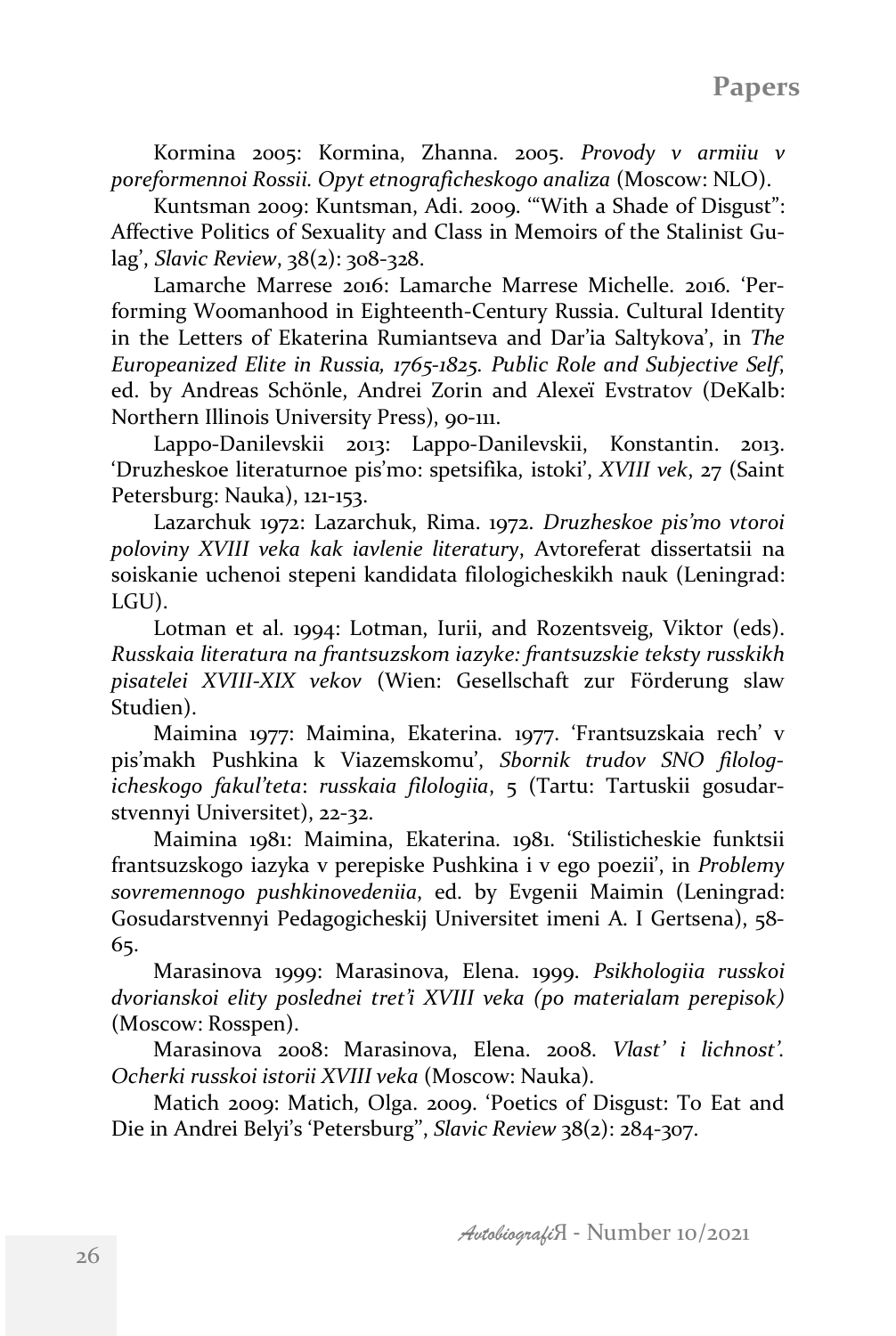Mills Todd III 1976: Mills Todd III, William. 1976. The Familiar Let*ter as a Literary Genre in the Age of Pushkin* (Evanston: Northwestern University Press).

Nérard 2004: Nérard, François-Xavier. 2004. *Cinq pour cent de vérité: la dénonciation dans l'URSS de Staline, 1928-1941* (Paris: Tallandier).

Offord et al. 2015: Offord, Derek, Argent, Gesina and Rjéoutski, Vladislav (eds). *French and Russian in Imperial Russia*, 2 volumes (Edinburgh: Edinburgh University Press).

Paperno 1974: Paperno, Irina. 1974. 'Perepiska kak vid teksta. Struktura pis'ma', Materialy Vsesoiuznogo simpoziuma po vtorichnym *modeliruiushchim sistemam*, I/5 (Tartu: Tartuskii gosudarstvennyi Universitet), 214-215.

Paperno 1975: Paperno, Irina. 1975. 'O dvuiazychnoi perepiske pushkinskoi epokhi', *Trudy po russkoi i slavianskoi filologii*, XXIV, Literaturovedenie (Tartu: Tartuskii gosudarstvennyi Universitet), 148-156.

Paperno 1977: Paperno, Irina. 1977. 'Ob izuchenii poetiki pis'ma', Uchenye zapiski Tartusskogo Gosudarstvennogo Universiteta, 420, Me*trika i poetika*, vyp. 2 (Tartu: Tartuskii gosudarstvennyi Universitet), 105-111. 

Plamper 2009a: Plamper, Jan. 2009. 'Emotional Turn? Feelings in Russian History and Culture: introduction', *Slavic Review*, 38(2): 229-237.

Plamper 2009b: Plamper, Jan. 2009. 'Fear: Soldiers and Emotion in Early Twentieth-Century Russian Military Psychology', Slavic Review,  $38(2)$ : 259-283.

Plamper et al. 2010: Plamper, Jan, Schahadat, Shamma and Elie, Marc (eds). 2010. Rossiiskaia imperiia chuvstv: podkhody k kul'turnoi is*torii emotsii* (Moscow: NLO).

Ransel 1973: Ransel, David. 1973. 'Bureaucracy and Patronage: The View from an Eighteenth-Century Russian Letter-Writer', in The Rich, *the Well Born and the Powerful: Elites and Upper Classes in History, ed.* by Frederic Cople Jaher (Urbana-Chicago-London: University of Illinois Press), 154-178.

Reddy 2001: Reddy, William. 2001. *The Navigation of Feeling: A Framework for the History of Emotions* (New-York: Cambridge University Press).

Rosenwein 2006: Rosenwein, Barbara. 2006. *Emotional Communi*ties in the Early Middle *Ages* (Ithaca: Cornell University Press).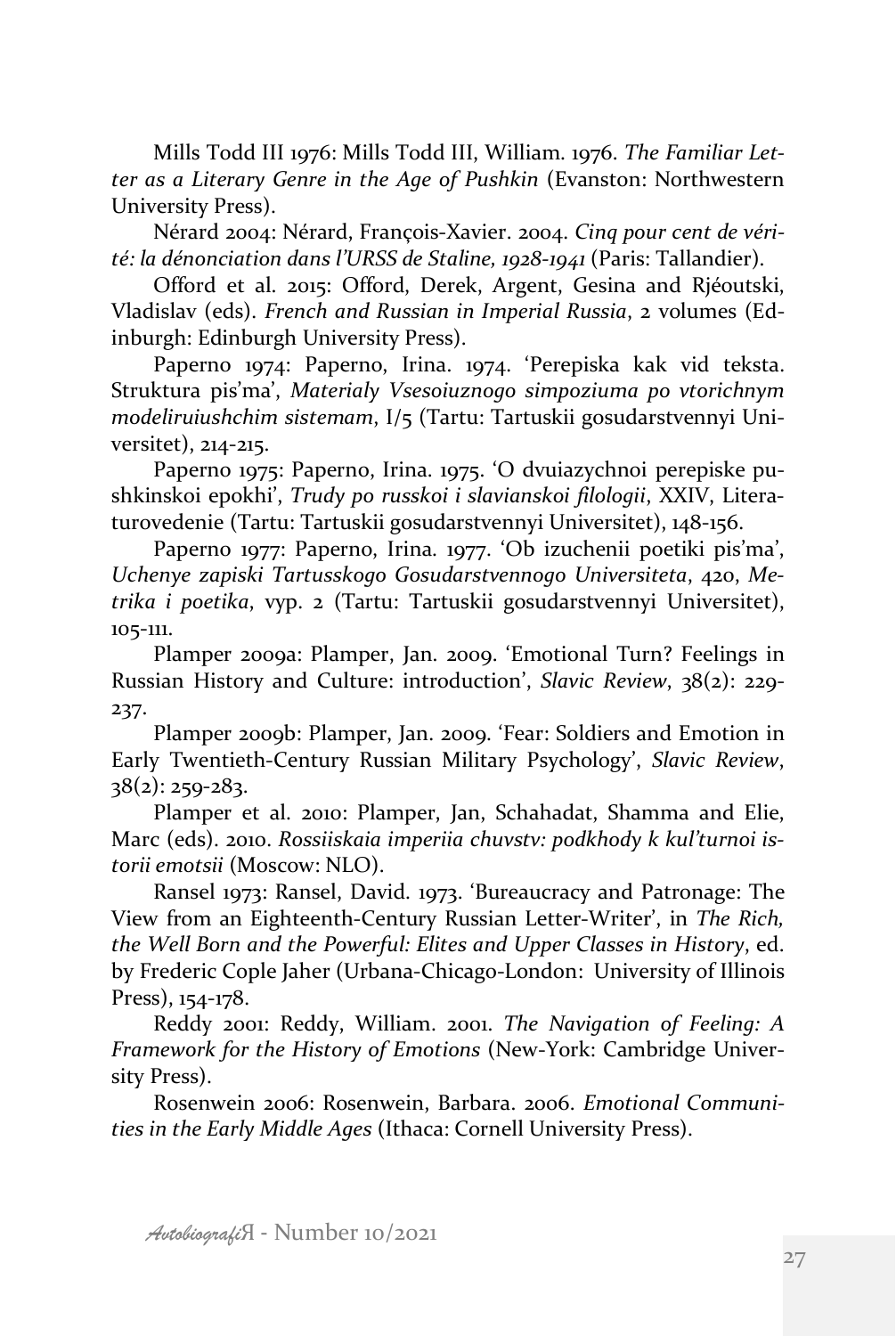Rossi 1994: Rossi, Laura. 1994. 'K voprosu o sootnoshenii epistoliarnoi i khudozhestvennoi prozy v Rossii v poslednei chetverti XVIII ve $ka'$ , *Slavica Tergestina*,  $1994(2)$ : 91-115.

Rozhdestvenskaia 2020: Rozhdestvenskaia, Elena. 2020. 'Russian Letters from the Front: Egodocuments and Witnesses of Time', *AvtobiografiЯ*, 2020(9): 435-462.

Scheidegger 1980: Scheidegger, Gabriele. 1980. Studien zu den *russischen Briefstellern des 18. Jahrunderts und zur "Europäisierung" des russischen Briefstils* (Bern - Frankfurt am Main - Las Vegas: Peter Lang).

Sdvizhkov 2019: Sdvizhkov, Denis. 2019. *Pis'ma s prusskoi voiny*. *Liudi Rossiisko-imperatorskoi armii v 1758 godu* (Moscow: NLO).

Steinberg et al. 2011: Steinberg, Mark and Sobol, Valeria (eds). 2011. *Interpreting Emotions in Russia and Eastern Europe* (DeKalb: Northern Illinois University Press).

Stepanov 1926: Stepanov, Nikolai. 1926. 'Druzheskoe pis'mo nachala XIX veka', in *Russkaia proza*, ed. by Boris Eikhenbaum and Iurii Tynianov (Leningrad: Academia), 74-101.

Tikhomirov 2013: Tikhomirov, Alexei, 2013. 'The Regime of Forced Trust: Making and Breaking Emotional Bonds between People and State in Soviet Russia, 1917-1941', *Slavic and East European Review*, 91(1), 78-115.

Ushakin et al. 2016: Ushakin, Sergei and Golubev, Aleksei. 2016. 'Eks-pozitsiia pis'ma : o pravilakh chteniia chuzhoi perepiski', in *XX* vek: pis'ma voiny. Antologiia voennoi korrespondentsii, ed. by Sergei Ushakin and Aleksei Golubev (Moscow: NLO), 8-21.

Vinitskii 2012: Vinitskii, Il'ia. 2012. 'Zagovor chuvstv, ili russkaia istoriia na 'emotsional'nom povorote'. Obzor rabot po istorii emotsii', *Novoe literaturnoe obozrenie*, 117(5): 441-460.

Vinitsky 2015: Vinitsky, Il'ia. 2015. *Vasily Zhukovsky's Romanticism* and the Emotional History of Russia (Evanston, IL: Northwestern University Press).

Voronina 2011: Voronina, Tat'iana. 2011. 'Kak chitat' pis'ma s fronta?', *Neprikosnovennyi zapas*, 77(3).

Wells Cavender 2002: Wells Cavender, Marie. 2002. "Kind Angels of the Soul and Heart": Domesticity and Family Correspondence among the Pre-Emancipation Russian Gentry', Russian Review, 61(3): 391-408.

Yokoyama 2008: Yokoyama, Olga. 2008. *Russian Peasant Letters:* Texts and Contexts (Wiesbaden: Harrassowitz Verlag).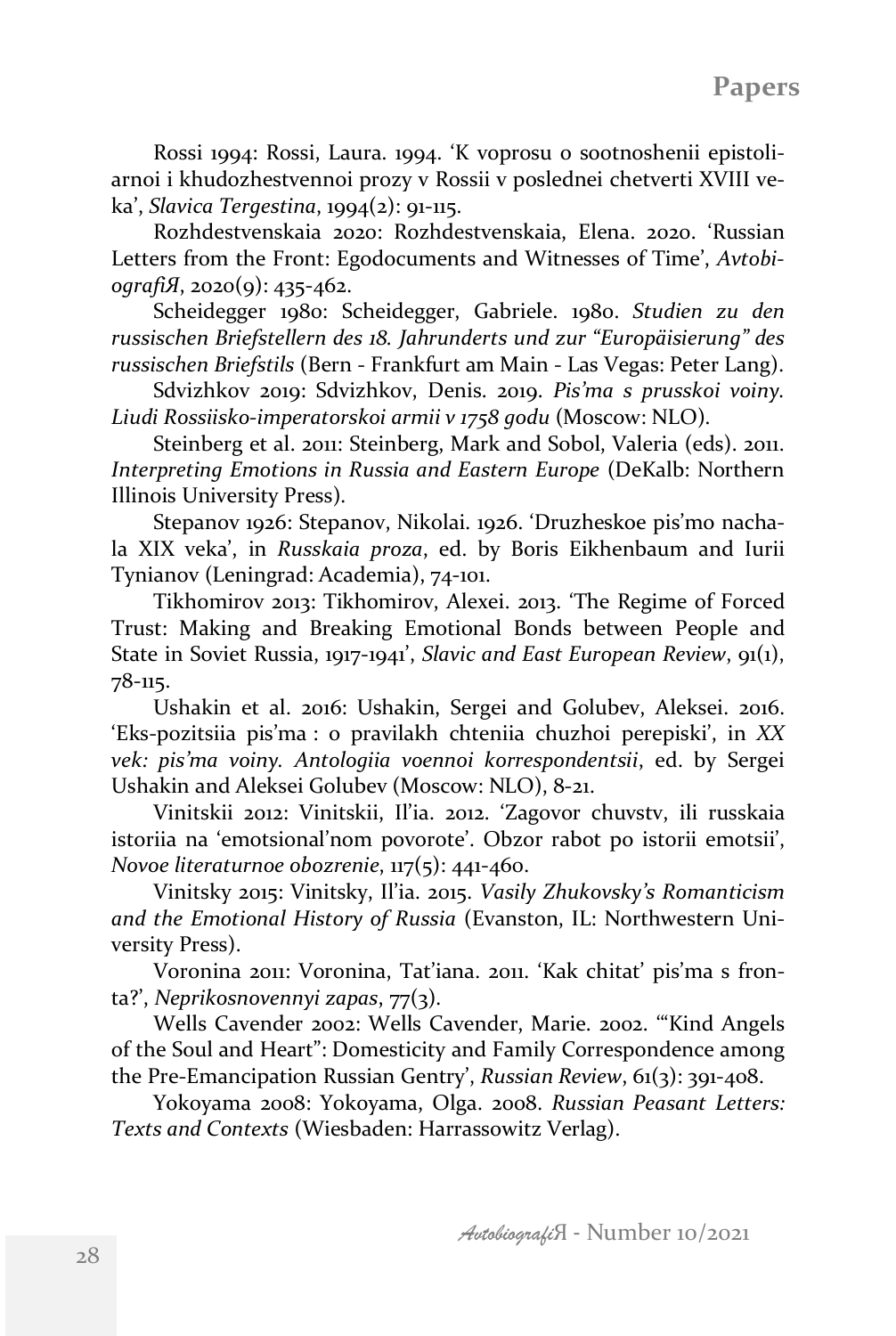Yokoyama 2010: Yokoyama, Olga. 2010. *Russian Peasant Letters:* Life and Times of a 19<sup>th</sup>-century Family (Wiesbaden: Harrassowitz Verlag).

Zavadskii 2015: Zavadskii, Andrei. 2015. 'Pis'ma iz lageria kak sposob sokhranit' sebia: sluchai khudozhnika Grigoriia Filippovskogo', *Laboratorium*,  $7(1)$ : 147-157.

Zorin 2011: Zorin, Andrei. 2011. 'Leaving Your Family in 1797. Two Identities of Mikhail Murav'ev', in *Interpreting Emotions in Russia and Eastern Europe*, ed. by Mark Steinberg and Valeria Sobol (DeKalb: Northern Illinois University Press). 87-120.

Zorin 2016: Zorin, Andrei. 2016. Poiavlenie geroia (Moscow: NLO).